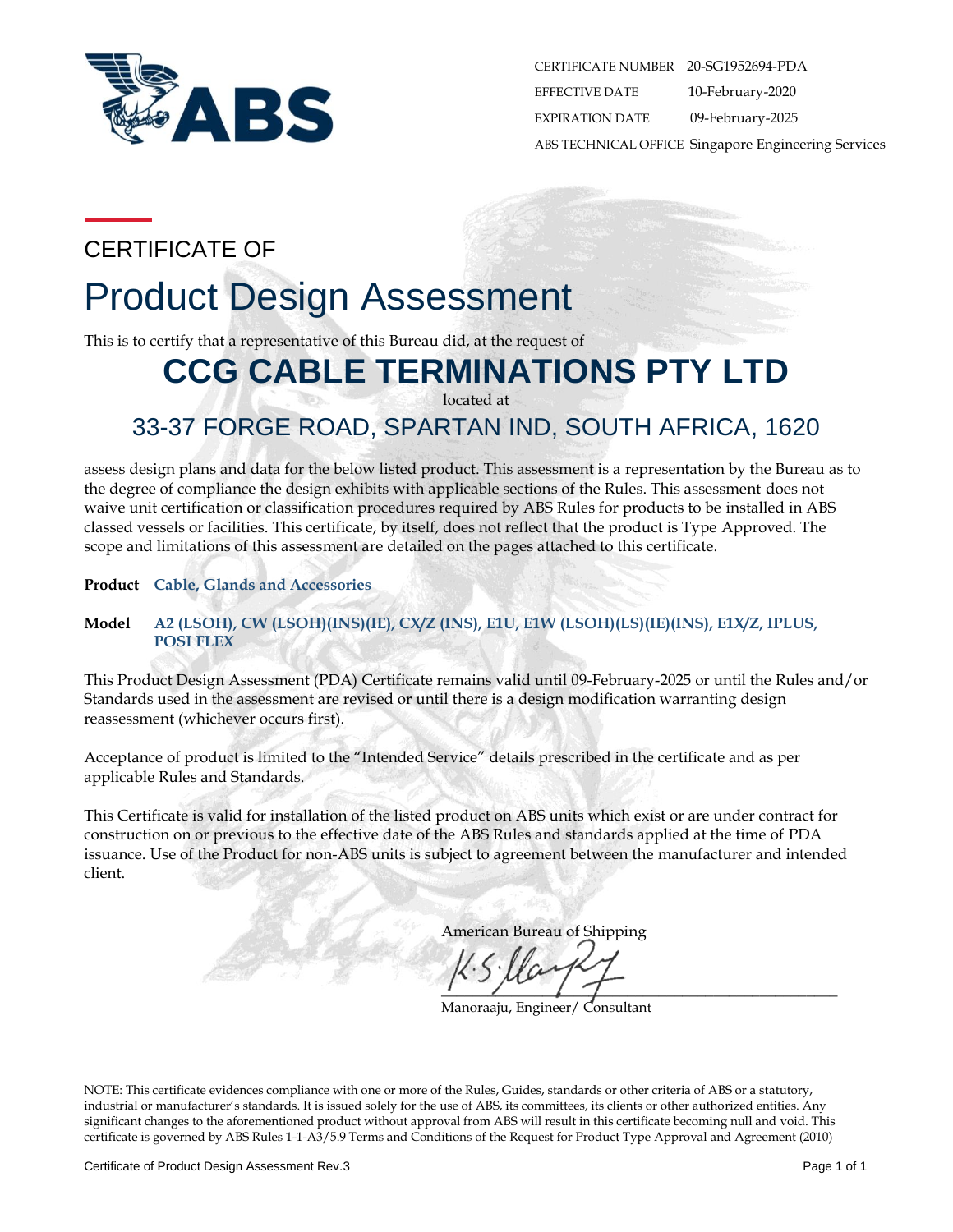## **CCG CABLE TERMINATIONS PTY LTD**

33-37 FORGE ROAD, SPARTAN IND PO BOX 192, KEMPTON PARK, 1620 VAT NO 4860104209 SOUTH AFRICA South Africa 1620 Telephone: +27 11 394 2021 Fax: +27 11 394 2202 Email: ccg@icon.co.za Web: www.ccgcablegland.co.za

**Tier: 2 - PDA Issued** 

## **Product: Cable, Glands and Accessories Model: A2 (LSOH), CW (LSOH)(INS)(IE), CX/Z (INS), E1U, E1W (LSOH)(LS)(IE)(INS), E1X/Z, IPLUS, POSI FLEX**

#### **Intended Service:**

Cables glands for use on ABS Classed Vessels and Offshore Installations in accordance with the listed ABS Rules and International Standards.

#### **Description:**

Cable glands for indoor and outdoor use.

Models for armored cable: CW (LSOH)(INS)(IE), CX/Z (INS), E1U, E1W (LSOH)(LS)(IE)(INS), E1X/Z, IPLUS Models for unarmored cable: A2 (LSOH), POSI FLEX

Gland Materials: Brass (Nickel Plated), BS 2874, EN 12164, Aluminium ASTM BS221, Stainless Steel 316/316L

LSOH - Low Smoke Zero Halogen INS - Insulated (Gland is insulated from equipment to prevent system circulating currents.) LS - Lead Seal (Cables with lead sheath) IE - Integral Earth (Gland with earth bolt)

#### **Rating:**

Ingress Protection: IP66; IP66/68 (100m) for models: A2 (LSOH), E1U, E1X/Z, E1W (LSOH), POSI FLEX, IPLUS; IP66/68 (2m) for models: E1W with Lead Seal Operating Temperature: -65 deg.C to 120 deg.C

#### **Service Restriction:**

Unit Certification is not required for this product. If the manufacturer or purchaser request an ABS Certificate for compliance with a specification or standard, the specification or standard, including inspection standards and tolerances, must be clearly defined.

#### **Comments:**

1. The Manufacturer has provided a declaration about the control of, or the lack of Asbestos in this product.

2. The gland with its accessory is to be assembled strictly in accordance with the fitting instructions supplied with each component by the manufacturer.

3. For installation in safe area only.

#### **Notes/Drawing/Documentation:**

Documents: Drawing No. A2, Captive Component Gland, Revision: -, Pages: 2 Drawing No. A2 LSOH, Captive Component Gland, Revision: -, Pages: 2 Drawing No. CW, Captive Component Gland, Revision: -, Pages: 2 Drawing No. CW Insulated, Captive Component Gland, Revision: -, Pages: 2 Drawing No. CW Integrated Earth, Captive Component Gland, Revision: -, Pages: 2 Drawing No. CW LSOH, Captive Component Gland, Revision: -, Pages: 2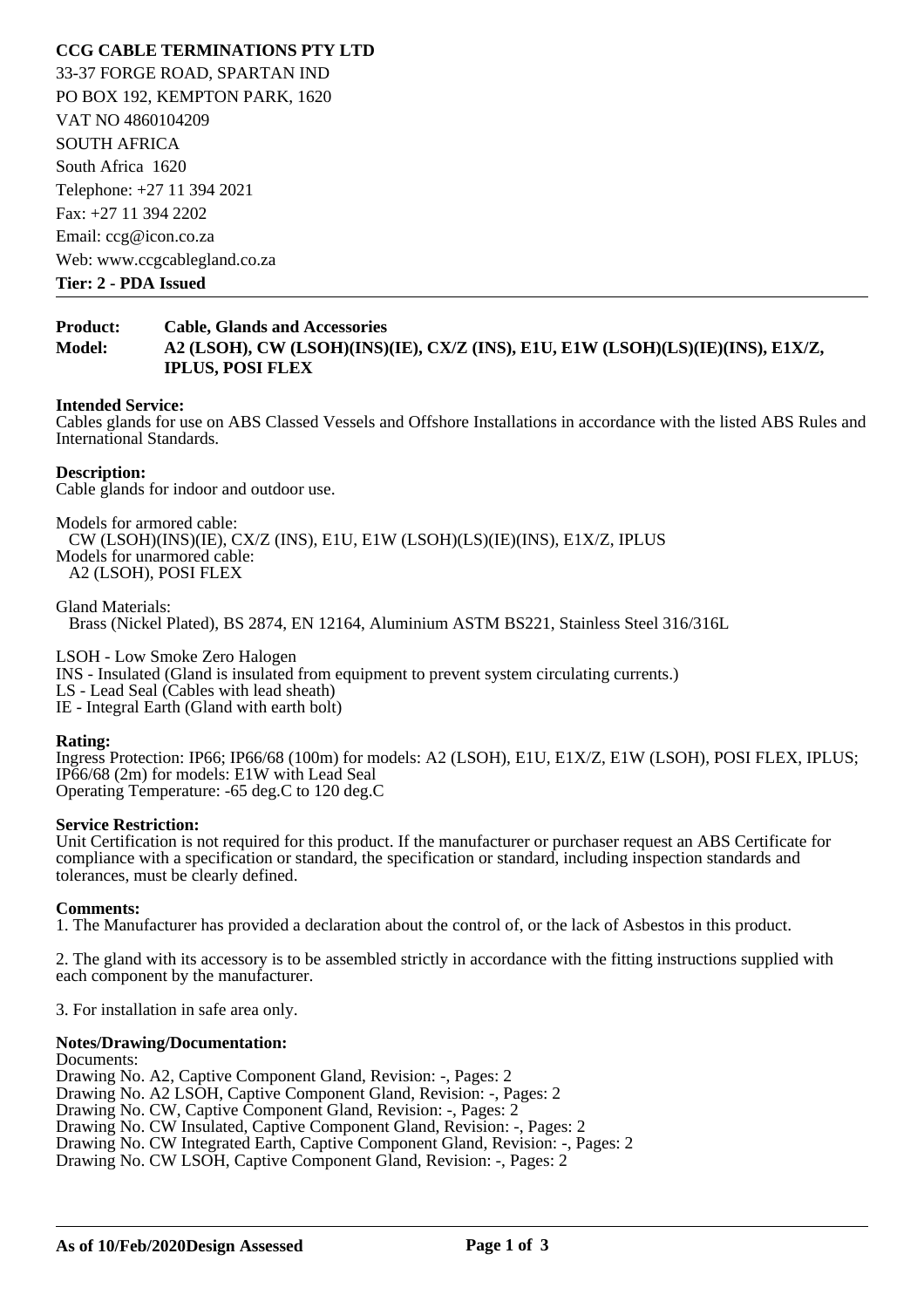# **CCG CABLE TERMINATIONS PTY LTD**

33-37 FORGE ROAD, SPARTAN IND PO BOX 192, KEMPTON PARK, 1620 VAT NO 4860104209 SOUTH AFRICA South Africa 1620 Telephone: +27 11 394 2021 Fax: +27 11 394 2202 Email: ccg@icon.co.za Web: www.ccgcablegland.co.za

#### **Tier: 2 - PDA Issued**

Drawing No. CX/Z, Captive Component Gland, Revision: -, Pages: 2 Drawing No. CX/Z EMC, Captive Component Gland, Revision: -, Pages: 2 Drawing No. E1W LSOH, Captive Component Gland, Revision: -, Pages: 2 Drawing No. E1U, Captive Component Gland, Revision: -, Pages: 2 Drawing No. E1W, Captive Component Gland, Revision: -, Pages: 2 Drawing No. E1W Insulated, Captive Component Gland, Revision: -, Pages: 2 Drawing No. E1W Integrated Earth, Captive Component Gland, Revision: -, Pages: 2 Drawing No. E1W Lead Seal, Captive Component Gland, Revision: -, Pages: 2 Drawing No. E1X/Z, Captive Component Gland, Revision: -, Pages: 2 Drawing No. IPLUS Corrosion Guard, Captive Component Gland, Revision: -, Pages: 2 Drawing No. POSI FLEX, Compression Gland, Revision: -, Pages: 2

#### Test Report:

Report No. CML 14CA364, IEC 62444 Test Report by CML Ex, Dated: 29 May 2019, Issue: 4, Revision: 4, Pages: 8 Report No. CML 15Y728, IEC 60529 for IPX8 Test by CML Ex, Dated: 04 September 2015, Issue: 0, Revision: 0, Pages: 1

#### **Terms of Validity:**

This Product Design Assessment (PDA) Certificate remains valid until 09/Feb/2025 or until the Rules and/or Standards used in the assessment are revised or until there is a design modification warranting design reassessment (whichever occurs first).

Acceptance of product is limited to the "Intended Service" details prescribed in the certificate and as per applicable Rules and Standards.

This Certificate is valid for installation of the listed product on ABS units which exist or are under contract for construction on or previous to the effective date of the ABS Rules and standards applied at the time of PDA issuance. Use of the Product for non-ABS units is subject to agreement between the manufacturer and intended client.

#### **STANDARDS**

#### **ABS** Rules:

Rules for Conditions of Classification (2020): 1-1-4/7.7, 1-1-A3, 1-1-A4, which covers the following: 2020 Rules for Building and Classing Marine Vessels: 4-8-3/1.7;

ABS Rules for Conditions of Classification (2020) – High Speed Craft 1-1-4/11.9, 1-1-A2, 1-1-A3, which covers the following:

2020 Rules for Building and Classing High Speed Craft: 4-6-1/11;

Rules for Conditions of Classification (2020) – Offshore Units and Structures 1-1-4/9.7, 1-1-A2, 1-1-A3, which covers the following: 2020 Rules for Building and Classing Mobile Offshore Units: 4-3-1/11;

National:

NA

**International:**  IEC 62444:2010